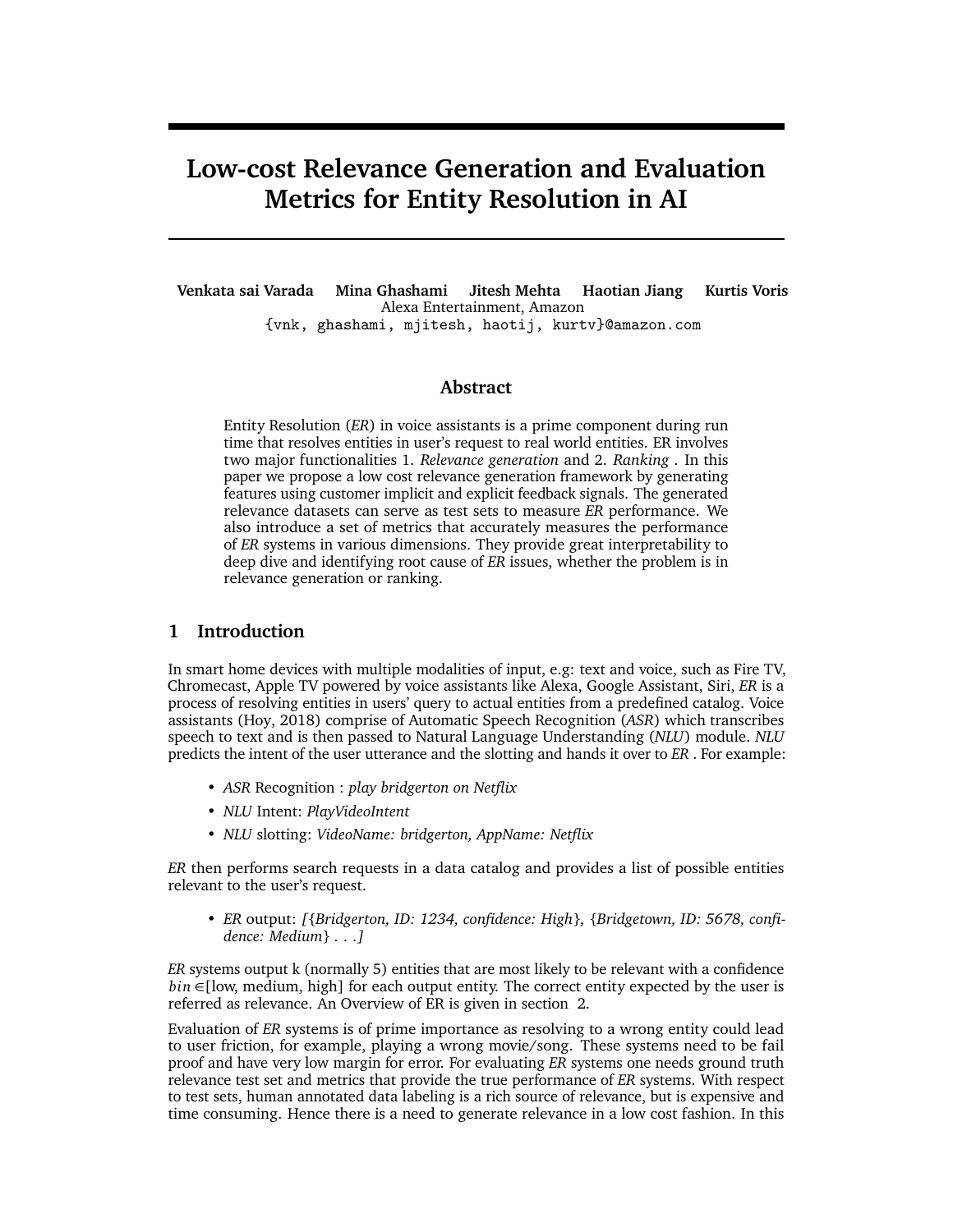work, we use implicit customer feedback collected from other modalities of the system and explicit feedback from popular IMDb (Wikipedia, 2021a) data source to generate relevance in section 3. With respect to evaluation metrics, ER typically borrows traditional information retrieval metrics including Precision and Recall (Wikipedia, 2021b). Recall is the fraction of the relevant documents to the query that are successfully retrieved. Precision is the fraction of the documents retrieved that are relevant to the user's request.

$$
Recall = \frac{\{relevant \ documents\} \cap \{retrieved \ documents\}}{\{relevant \ documents\}}
$$
(1)

$$
Precision = \frac{\{relevant \ documents\} \bigcap \{retrieved \ documents\}}{\{retrieved \ documents\}}
$$
(2)

The {retrieved documents} denotes the set of documents given by information retrieval system which include both relevance generation and ranking components.

A slight modification to these metrics is to compute precision@k and recall@k by calculating precision and recall only on a subset of top k results. e.g., Precision@10 corresponds to the number of relevant results among the top 10 retrieved documents. Using pairwise Precision, Recall and F1 scores (Menestrina et al., 2010) and cluster level Precision, Recall metrics (Barnes, 2015) is another popular approach when performing *ER* across databases. All the existing metrics focus only on the top k output items with out considering the confidence with which they are returned by the system. More often than not, the true relevant item has Medium or Low confidence which is not returned to the user making it as a performance gap in ER without knowing if the problem is in relevance generation or in ranking. Hence, there is a need to design metrics to address aforementioned challenge. We discuss a new set of metrics in section 4.

Our contributions from this paper include

- A low cost and efficient way to automatically generate relevance test sets.
- A set of novel evaluation metrics for ER systems providing deep insight into the root cause of failure, aiming to improve customer satisfaction.

# **2 Overview of Entity Resolution**

*ER* systems follow the classic two-stage information retrieval dichotomy constituted by a *relevance generation* component and a *ranking* component. All the documents related to the application are indexed in a search database so that it is easy to find and retrieve them later. Upon receiving a user's query, the *relevance generation* component queries it against the search module of *ER* to retrieve relevant documents. This component uses various searching and text matching techniques to find the near perfect entities.



Figure 1: Overview of Entity Resolution

The retrieved entities are then passed to the *ranker* component which ranks them and additionally provide a confidence score and a confidence bin. The scores and bin assignment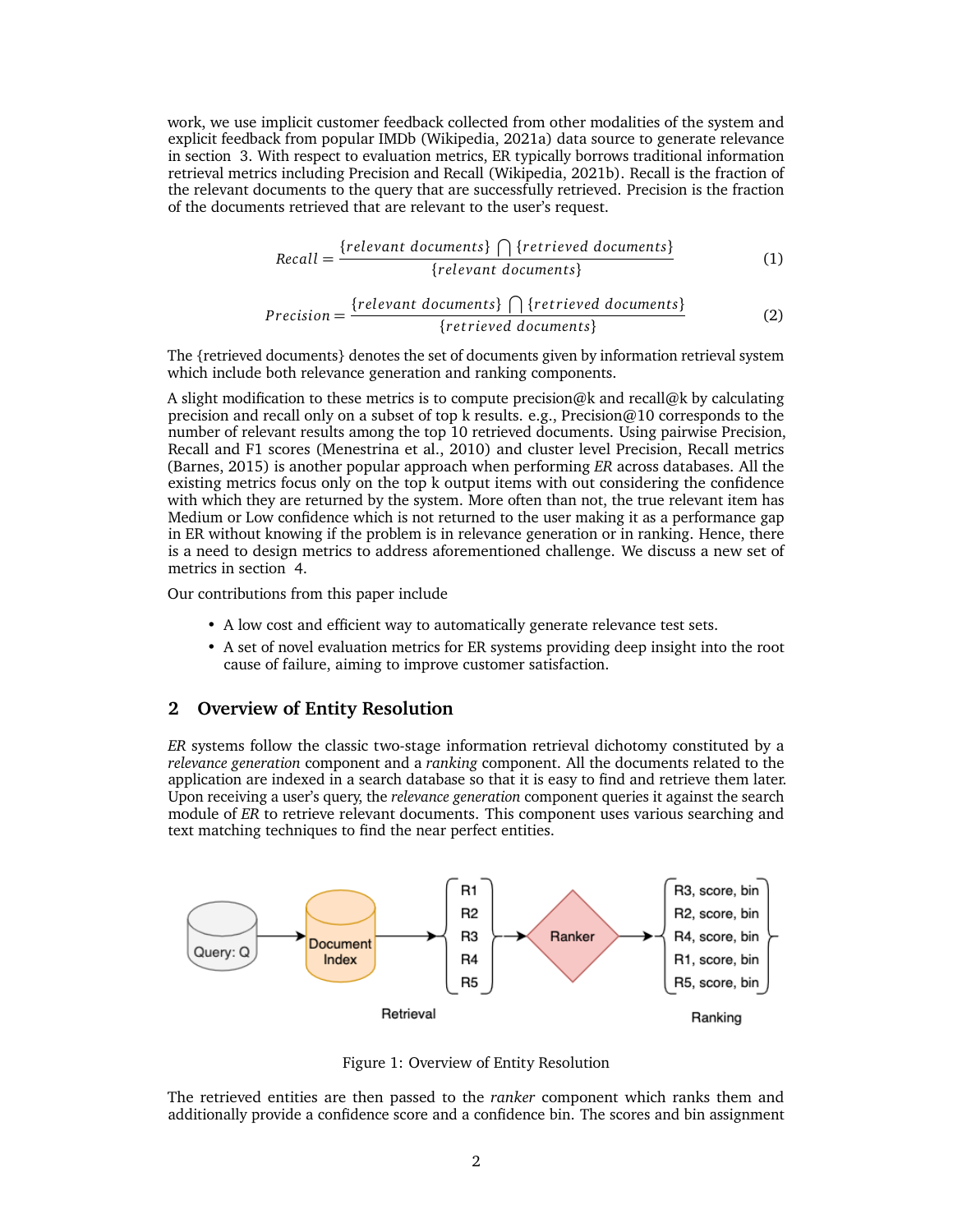reflect how relevant the retrieved results are to the input query. While the scores are bounded float numbers, the confidence bins can be one of {high, medium, low}. These bins are assigned based on the score computed by the *ranker* which tells how confident the ranker is. Figure 1 gives an overview of *ER* .

# **3 Relevance generation for Evaluation sets**

Relevance in search is defined as the measure of accuracy between the search query and the resultant entity. Constructing relevance for query-entity association is a crucial aspect in *ER* . There is a lot of work being done in designing and establishing a human in the loop annotation workflow to more objectively make judgement on query-entity relevance. These workflows are often carried out by internal annotators or by crowd sourcing. Either of these approaches incur a heavy cost and more importantly includes exposing not only user's request but also full context of user's request and other related information to annotators to accurately judge the relevance and correct it incase of poor relevance.

# **3.1 Feature Generation for** *ER*

In this section, we discuss how we constructed highly reliable features that help us in inferring relevancy through out *ER* . To do so we used two main datasets *Internet Movie Database (IMDb)* and *Search-and-click*. Below, we explain these datasets and how we constructed the relevant features from them.

# **3.1.1 Importance Score Feature**

Internet Movie Database (IMDb) (Wikipedia, 2021a) is an online database of information related to films, television programs, videos, and streaming content online. It not only provides information related to cast, plot summaries, personal biographies, but also provides valuable user feedback including ratings, critical reviews etc. Additionally, IMDbPro offers a ranking (IMDb) for every title. It uses proprietary algorithms that take into account several measures of popularity. The primary measure is how many and what content people are looking at on IMDb. Figure 2 explains how IMDb signals are processed.



Figure 2: Overview of IMDb data

We primarily use three features from IMDb dataset to devise an *importance score* which captures the importance of a video. The three features we used are: 1)*release year*; the year in which the title is released, 2)*rank*; ranking of the title, and 3)*rating count*; the number of ratings received for the title. As these features are continuous and unlabelled, we applied density estimation models to them. Log-based density estimation models are applied for *rank* and *rating count* to better out stand the difference between lower and higher ranks and rating counts, and a linear model is applied to *release year* as recency is naturally a linear notion.

After running the above three IMDb features through density estimation models, and obtaining the corresponding scores of *release year score, rank score,* and *rating count score*, we compute the final *importance score* as:

$$
importance score = f(release-year-score, rank-score, rating-count-score)
$$
\n(3)

Where *f* is a linear function.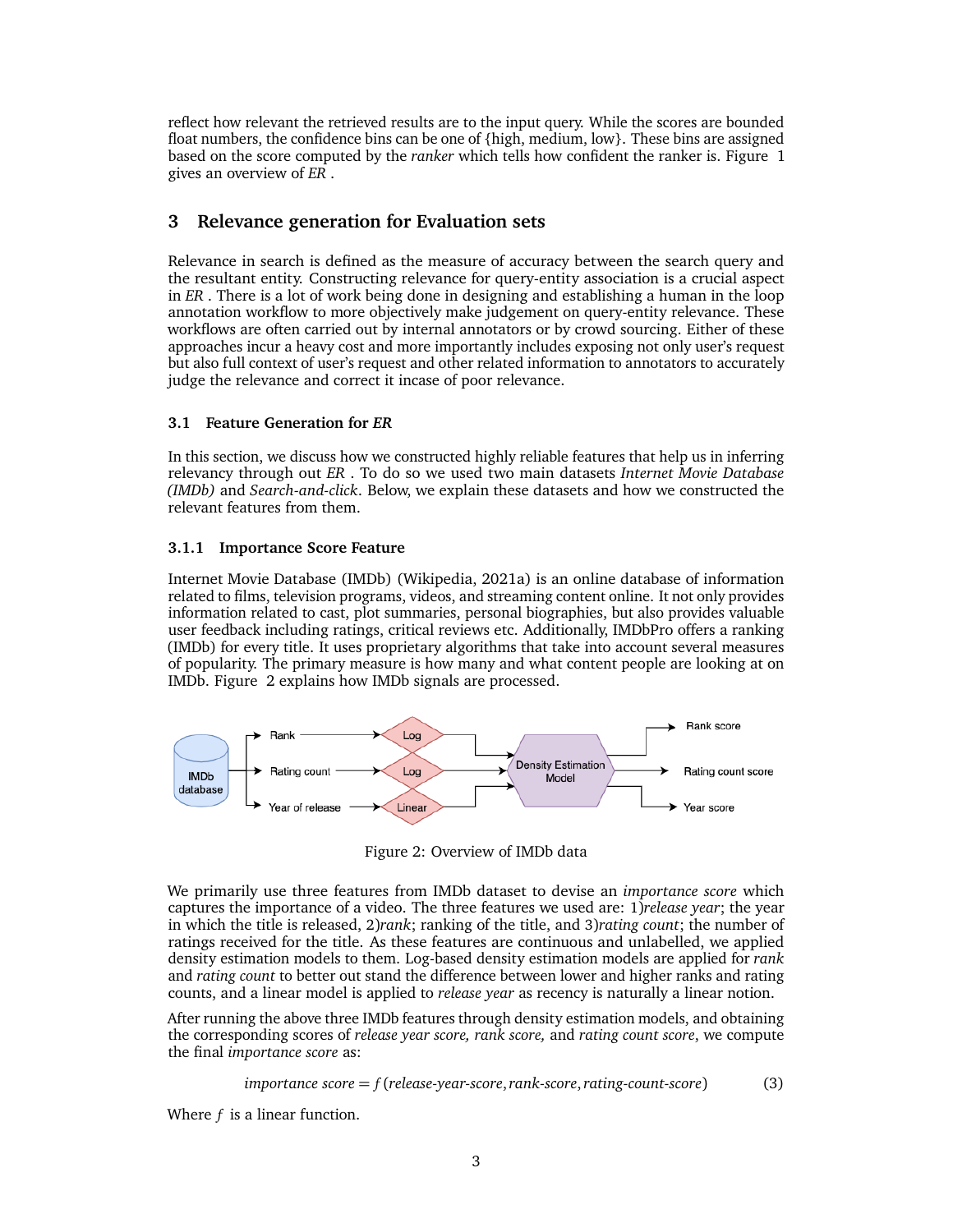#### **3.1.2 Click Through Rate Feature**

Search requests such as *"find spider man movies"*, and *"search for cocomelon"* are common type of queries on multi-modal devices, furthermore, the most significant type of voice and text initiated queries are title-only searches such as *"cocomelon"*, i.e. customers ask for just titles with out verbs including play or search. These queries along with the corresponding results shown to customers are captured in the *search-and-click dataset*. This dataset is an internal data that is processed and anonymized to de-identify any user related information. Specifically, this dataset contains search queries through voice or text, the impressions shown, and the corresponding click information. This is a rich source of customers' implicit feedback, and so we use it to compute *Click Through Rate (CTR)* measure.



Figure 3: Overview of *C TR* aggregation

Consider *q* to be a search query, and let  $\{r_1, r_2 \cdots r_n\}$  denote the set of corresponding retrieved results from a search engine. For any result *r<sup>i</sup>* , we define *nimp*(*q*,*r<sup>i</sup>* ) as number of impressions of *r<sup>i</sup>* with respect to query *q*, and *nclick*(*q*,*r<sup>i</sup>* ) as number of clicks on *r<sup>i</sup>* with respect to query *q*. Then *C TR* of pair (*q*,*r<sup>i</sup>* ) is calculated as following:

$$
CTR_{(q,r_i)} = \frac{nclick(q,r_i)}{nimp(q,r_i)}
$$
(4)

Figure 3 illustrates how *C TR* is aggregated. *Search-and-click dataset* provides an important and a reliable signal as users choose which entity among search results is the correct entity to their query.

#### **3.2 Filtering Logic for Datasets:**

Since *C TR* data is a pair wise dataset, It contains a lot of noise. Though we may have a similar number of aggregated impressions for a query across different results, we may see a very skewed distribution of clicks across the results because in most of the cases there is an obvious result which will have a higher number of clicks. In order to eliminate noise, we apply filters on the *C TR* dataset to include high quality entities. For example, We do not want to include the cases with just say 4 impressions and 3 clicks as it leads to a 0.75 *C TR* so a filter on impressions is necessary to avoid numeric bias in the denominator for *C TR*. Additionally one needs to apply a filter on the final *C TR* to include high quality pairs. These filters can be chosen based on a trade off between quantity and quality of relevance items needed. Similarly a filter is applied on the importance score to include important videos.

We make use of these two data sources and perform merge logic on entities to extract relevant entities. The generated relevant entities dataset is a rich source to be used as test sets to evaluate and measure the relevance of search engines. In order to measure the quality of our relevance generation, we extracted a sample of 2000 data points from the relevance generation set and compared it against an expert human annotation. We achieved 95% accuracy.

Additional to the discussion in 3, the problems with human annotation further include high cost and time, scalability, additional time involved in training new associates, maintaining the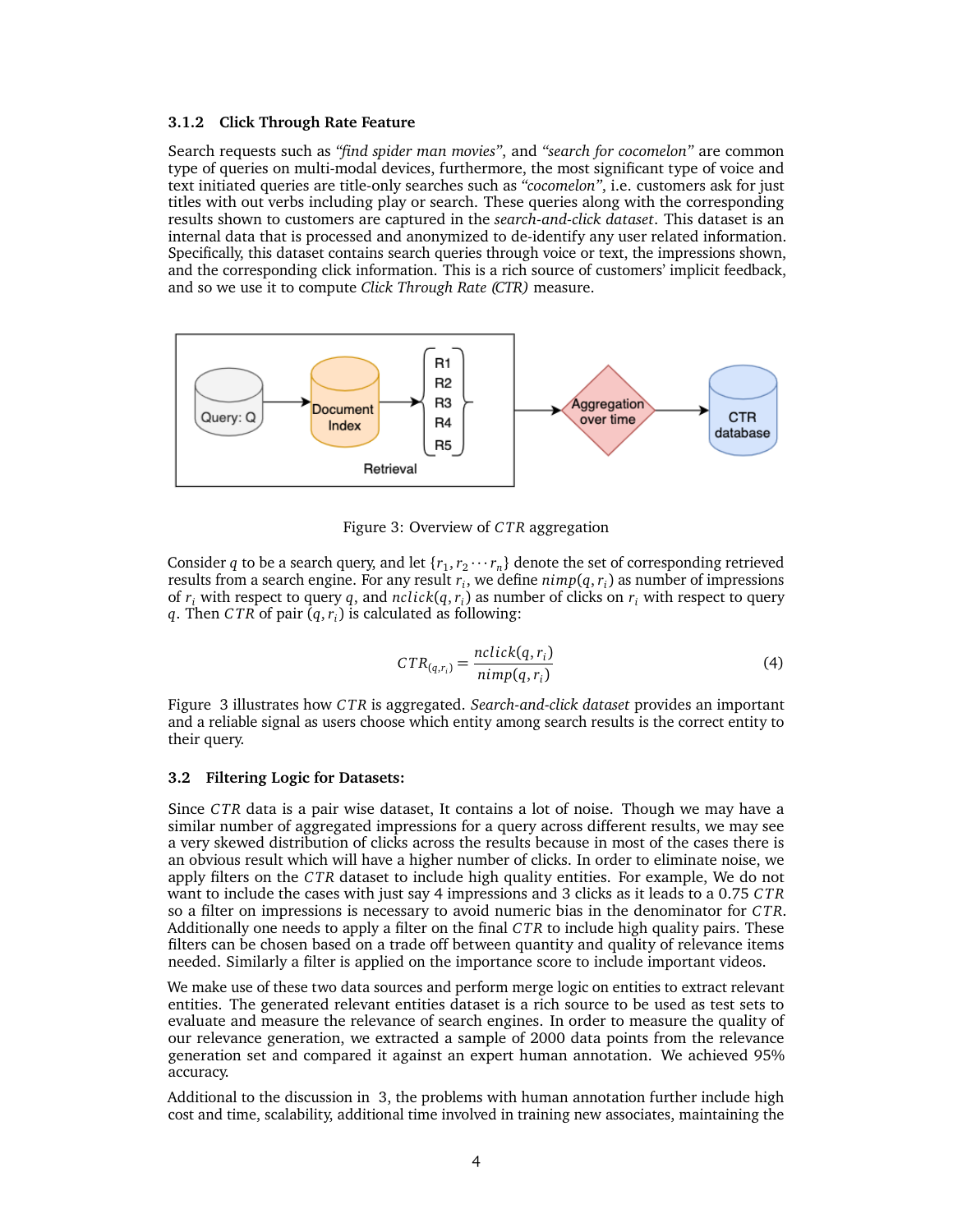ever changing annotation guidelines and furthermore it may not be 100% accurate considering the human error. The method of automatically generating relevance test sets using implicit customer feedback and alternative data sources like IMDb and with high 95% accuracy has proven to be very cost and time effective for us.

# **4 Novel Evaluation Metrics**

There are instrumented metrics in voice assistants that measure success of users' utterances, however they are not suited to evaluate performance of an *ER* system. In the sections below, we first explain what existing metrics are and why they can not measure performance of *ER* . Second, we propose our novel evaluation metrics and demonstrate our experimental results.

# **4.1 The Problem with Existing Metrics**

The existing metrics in voice assistants measure success of users' utterances through their interactions with the device. These measures take into account the users' requests and the domain of operation. For instance, if the request is to *"turn on living room lights"*, a successful outcome is for the device to turn on living room's lights. In music domain, if user requests the device to play a song, a successful outcome is for the device to playback the correct song; this notion of *correctness* is measured by the number of seconds user listens to the song. The success threshold on number of seconds varies by domain. For instance, in video domain, where requests are of form "*play*  $\langle$  *video-name*  $\rangle$ ", the threshold is higher than in music domain. If an interruption, either by voice or remote, happens within the defined threshold, it is considered a failure playback. These kind of success measuring metrics are called *Playback Success Metrics (PSM )*.

Note that an *ER* system bridges the gap between *NLU* which interprets users queries, and the speechlets which deliver services to the users. Relying on speechlets' outcomes and their corresponding metrics such as *PSM* to measure *ER* 's performance, results in crude approximations as they heavily undermine true performance of an *ER* . To give an intuition on the extent of that, notice that for a user query even if the *ER* system retrieves the correct entity, the playback experience may still end in failure for various reasons including but not limited to: 1) the particular app not being installed or not enabled on the device (e.g. Spotify for music domain, Netflix for video domain), 2) user not entitled/subscribed to the service (e.g. user has not entered his credentials for Hulu service), 3) errors in *ASR* (e.g. misunderstanding *"Bridge and Ton"* for *"Briderton"*), and 4) errors in *NLU* (e.g.*"christmas tree mckenzie"* for *"christmas tree"*, where *mckenzie* was not intended for Alexa).

Furthermore, *PSM* is an online metric; that means production level codes need to be implemented and experiments have to run for several weeks to observe and analyze the impact of the experiments. This dependency of online metric makes it a costly and time consuming affair. This marks the necessity to have curated metrics that can measure true performance of *ER* systems.

# **4.2 Our Proposed Metrics**

To overcome the limitations of online *PSM* along with limitations in existing offline metrics discussed in section 1, such as not considering the confidence bin of the ranker, not fully interpretable which limits us to know the root cause of failure whether the problem is in retrieval or ranking module, we propose a set of new evaluation metrics

Recall@k@bin = 
$$
\frac{\{relevant\ documents\}}{\{relevant\ documents\}}
$$
 (5)

$$
Precision@k@bin = \frac{\{relevant\ documents\} \cap \{top\ k\ retrieved\ documents\ with\ bin\}}{\{top\ k\ retrieved\ documents\ with\ bin\}}
$$
(6)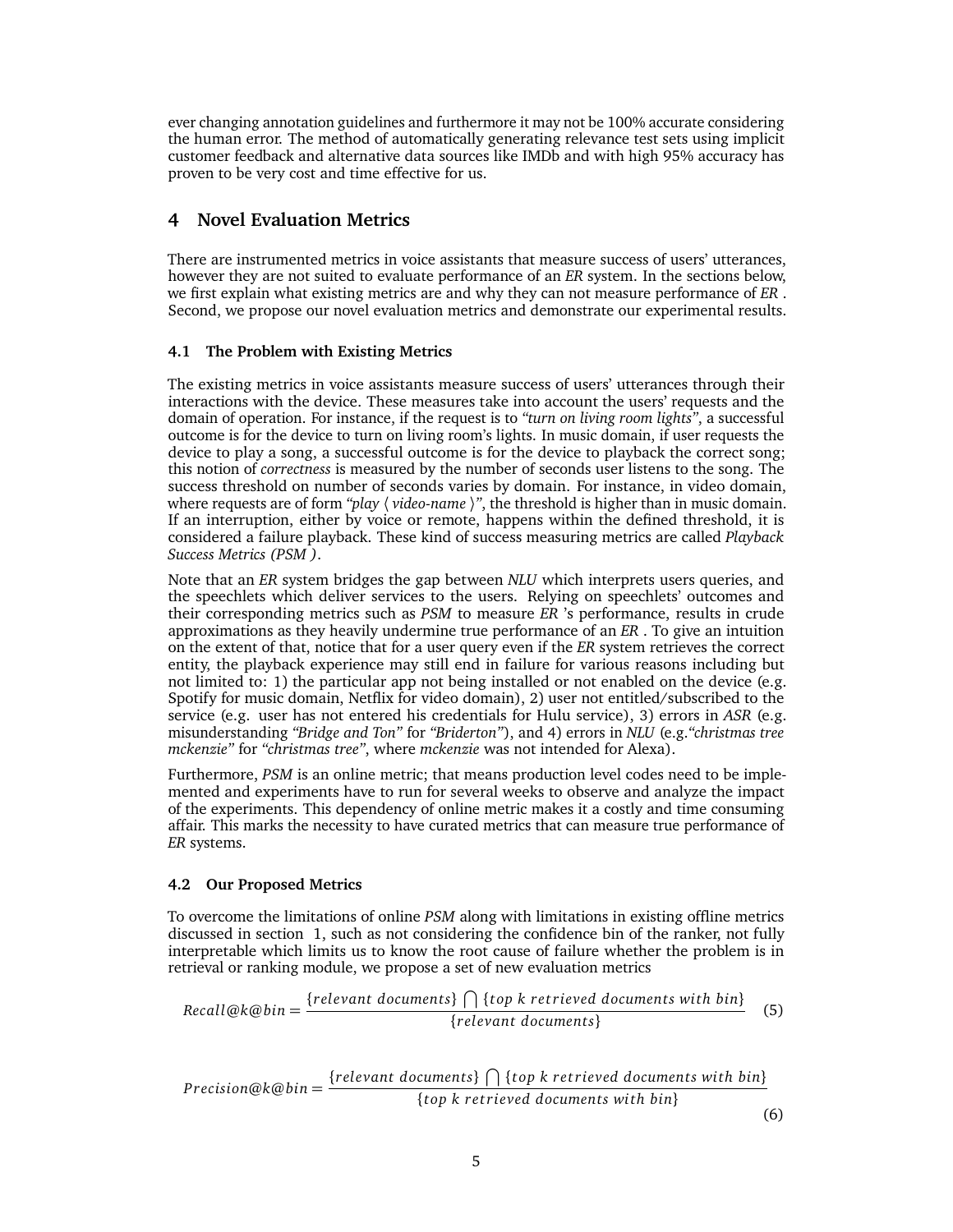Where *k* is an integer typically less than 5, and  $\overline{bin}$  ∈[low, medium, high] refers to the confidence bin. The {retrieved documents} denotes the set of retrieved documents by *ER* system which include both relevance generation and ranking components.

These metrics provide information about the performance of *ER* system at various granularity levels. For instance, *Recall@5 high* and *Precision@5 high* enable us to understand the true performance of *ER* . These metrics along with *Recall@k* and *Precison@k* will tell us if the problem is in retrieving or in ranking. For instance, if *Recall@k* and *Precison@k* are lower the problems is with the *relevance generation* component. If *Recall@k* is high and *Recall@k@high* is low, it implies that the *relevance generation* component was able to retrieve the right entity, but the ranker was not confident enough to provide a high score and there by a high bin. Additionally *Precision@k@medium* and *Recall@k@medium* metrics reveal the performance of *ER* with respect to the medium bin; explaining if the problem is with binning, If *@medium* and/or *@low* metrics are high, we could adjust the binning logic to improve @*k* high metrics.

We have performed various experiments with these metrics aiming to improve *ER* . Table 1 shows how the novel metrics are better suited to track the performance as compared to *PSM* .

Table 1: Novel metrics showing improvement for experiments while Playback Success is has minimal effect  $\langle k = 5 \rangle$ , "-" indicates degration and "+" indicates improvement.

| Experiment          | Recall@k@High | Precision@k@High | Precision@1@High | <b>PSM</b> |
|---------------------|---------------|------------------|------------------|------------|
| <b>Experiment 1</b> | $-0.89\%$     | $+16.34%$        | $+16.91%$        | $-3.75\%$  |
| <b>Experiment 2</b> | $-0.44\%$     | $+30.71%$        | $+33.33\%$       | $+0.42%$   |
| <b>Experiment 3</b> | $+1.77\%$     | $+34.04%$        | $+38.29%$        | $-0.42%$   |
| <b>Experiment 4</b> | $+10.21\%$    | $+55.68%$        | $+61.97%$        | 3.33%      |

As we can see from the *Experiment 4* row, despite all the experiments aiming to improve the system, *PSM* improved only 3.33%, whereas the *Recall@k@High* show 10% improvement, *Precision@k@High* metrics show 55% improvement and *Precision@1@High* metrics show 61% improvement. Note that these experiments are not disjoint and later experiments include the benefit of previous experiments.

# **5 Conclusion and Future work**

In this paper, we present a novel low cost mechanism to generate relevance using implicit signals from search and click database by computing customer feedback (CTR) and by using popularity signals such as rank, rating count, release year through computing weighted importance score from open source databases like IMDb. Being the bridge between NLU and text to speech systems, ER systems are underestimated when measured by playback success metrics and traditional information retrieval metrics have some missing pieces, we show case a set of novel metrics that not only accurately measure the ER systems but also takes into account the details like confidence binning. These metrics also help us to know if the problem is in retrieval or in the ranking providing a great level of granularity to interpret and improve ER systems. As a next step of improving the relevance generation, we plan to include additional features like other modalities and signals, information from wikipedia, constructing a domain specific knowledge graph to identify relevant entities.

### **References**

- Matt Barnes. A practioner's guide to evaluating entity resolution results. *CoRR*, abs/1509.04238, 2015. URL http://arxiv.org/abs/1509.04238.
- Eric Bengtson and Dan Roth. Understanding the value of features for coreference resolution. In *Proceedings of the 2008 Conference on Empirical Methods in Natural Language Processing*, pages 294–303, 2008.
- Jinho Choi. Dynamic feature induction: The last gist to the state-of-the-art. In *Proceedings of the 2nd Workshop on Automated Semantic Analysis of Information in Legal Texts*, pages 271–281, 2017.